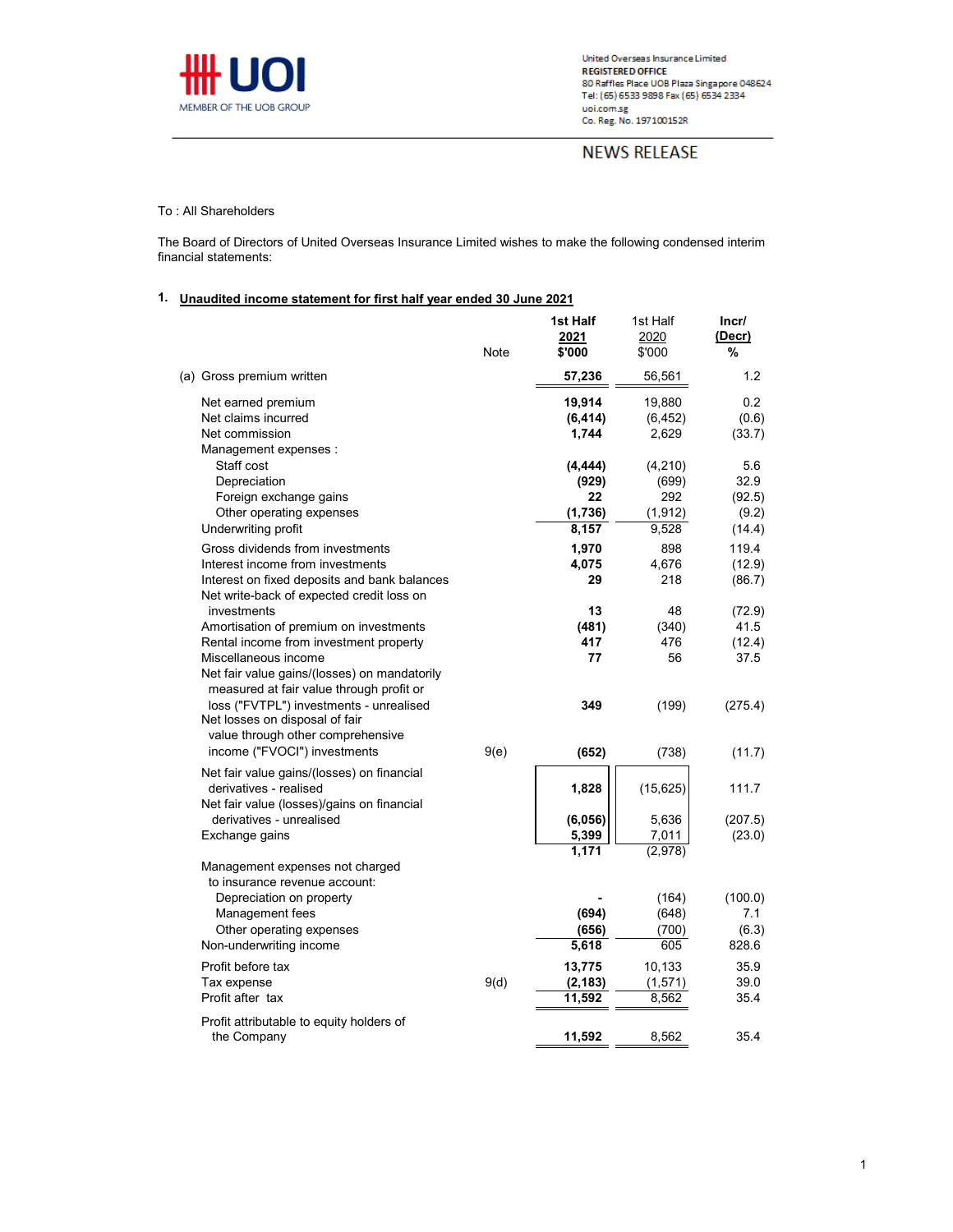

# **NEWS RELEASE**

# **1. Unaudited income statement for first half year ended 30 June 2021 (cont'd)**

|    |                                                                                                | 1st Half<br>2021<br>\$'000 | 1st Half<br>2020<br>\$'000 | Incr/<br>(Decr)<br>% |
|----|------------------------------------------------------------------------------------------------|----------------------------|----------------------------|----------------------|
|    | (b) Annualised earnings per share:<br>Basic and diluted (cents)                                | 37.91                      | 28.00                      | 35.4                 |
| 2. | Unaudited statement of comprehensive income<br>for first half year ended 30 June 2021          |                            |                            |                      |
|    | Net profit                                                                                     | 11,592                     | 8,562                      | 35.4                 |
|    | Other comprehensive income:                                                                    |                            |                            |                      |
|    | Items that will not be reclassified to<br>profit or loss:                                      |                            |                            |                      |
|    | Net fair value gains/(losses) on equity securities at FVOCI                                    | 21,915                     | (17, 391)                  | (226.0)              |
|    | Tax related to the above                                                                       | (3, 467)                   | 3,141                      | (210.4)              |
|    |                                                                                                | 18,448                     | (14,250)                   | (229.5)              |
|    | Items that may be reclassified<br>subsequently to profit or loss :<br>Debt securities at FVOCI |                            |                            |                      |
|    | Changes in fair value                                                                          | (4,025)                    | 2,576                      | (256.3)              |
|    | Transfer to profit or loss on disposal                                                         | 652                        | 738                        | (11.7)               |
|    | Changes in allowance for expected credit losses                                                | (13)                       | (48)                       | (72.9)               |
|    | Tax related to the above                                                                       | 574                        | (562)                      | (202.1)              |
|    |                                                                                                | (2,812)                    | 2,704                      | (204.0)              |
|    | Other comprehensive income/(loss) for                                                          |                            |                            |                      |
|    | first half year ended 30 June, net of tax                                                      | 15,636                     | (11, 546)                  | (235.4)              |
|    | Total comprehensive income/(loss) for<br>first half year ended 30 June, net of tax             | 27,228                     | (2,984)                    | ΝM                   |
|    | Total comprehensive income/(loss) attributable to<br>equity holders of the Company             | 27,228                     | (2,984)                    | <b>NM</b>            |
|    |                                                                                                |                            |                            |                      |

Note : NM = Not Meaningful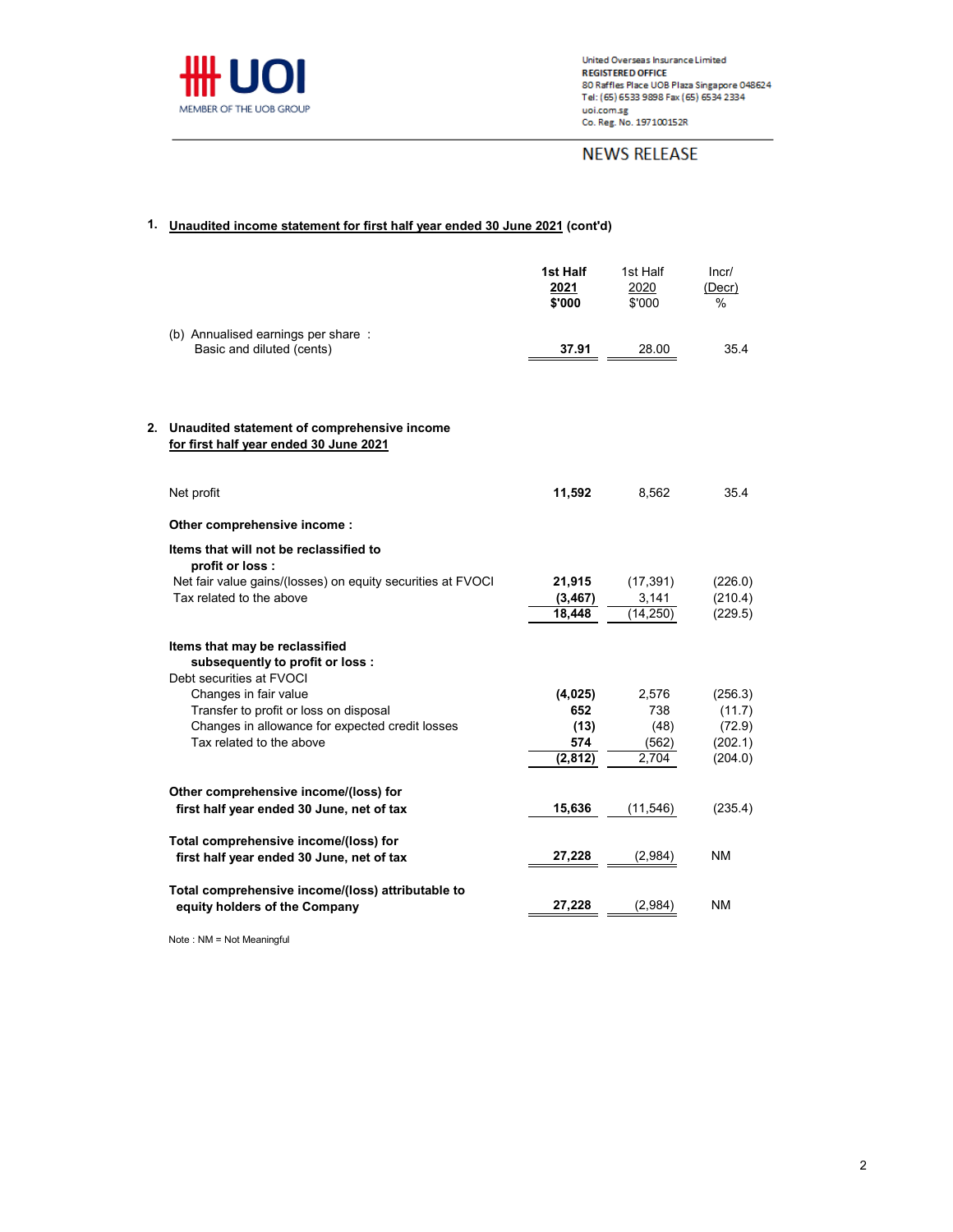

# **NEWS RELEASE**

# **3. Unaudited statement of financial position**

|                                                       | <b>Note</b> | 30-Jun-21<br>\$'000 | 31-Dec-20<br>\$'000 |
|-------------------------------------------------------|-------------|---------------------|---------------------|
|                                                       |             |                     |                     |
| (a) Share capital - Issued and fully paid             |             | 91,733              | 91,733              |
| Reserves                                              |             | 352,250             | 332,666             |
|                                                       |             | 443.983             | 424,399             |
|                                                       |             |                     |                     |
| Liabilities                                           |             |                     |                     |
| Insurance creditors                                   |             | 15,276              | 10,254              |
| Non-trade creditors and accrued liabilities           |             | 7,453               | 7,288               |
| Lease liabilities                                     |             | 545                 | 1,159               |
| Amount owing to related companies                     |             | 1,310               | 1,465               |
| Derivative financial liabilities                      |             | 797                 | 1,290               |
| Tax payable                                           |             | 7,330               | 8,605               |
| Deferred tax liabilities                              |             | 10,033              | 9,049               |
| Deferred acquisition cost - reinsurers' share         |             | 9,835               | 8,787               |
| Gross technical balances                              |             |                     |                     |
| - Reserve for unexpired risks                         |             | 58,022              | 49,040              |
| - Reserve for outstanding claims                      |             | 109,577             | 116,546             |
|                                                       |             | 220,178             | 213,483             |
|                                                       |             |                     |                     |
|                                                       |             | 664,161             | 637,882             |
|                                                       |             |                     |                     |
| <b>Assets</b>                                         |             |                     |                     |
| Bank balances and fixed deposits<br>Insurance debtors |             | 46,527<br>17,901    | 59,742<br>9,913     |
| Non-trade debtors and accrued interest receivables    |             | 4,892               | 4,786               |
| Derivative financial assets                           |             | 290                 | 6.839               |
| Associated company                                    |             | 1                   | 1                   |
| Investments                                           | 9(e)        | 436,621             | 398,142             |
| Investment property                                   | 9(e)        | 27,591              | 27,591              |
| <b>Fixed assets</b>                                   |             | 26,056              | 24,866              |
| Right-of-use assets                                   |             | 576                 | 1,231               |
| Deferred acquisition cost - gross                     |             | 7,740               | 7,025               |
| Reinsurers' share of technical balances               |             |                     |                     |
| - Reserve for unexpired risks                         |             | 34,850              | 29,479              |
| - Reserve for outstanding claims                      |             | 61,116              | 68,267              |
|                                                       |             | 664,161             | 637,882             |
|                                                       |             |                     |                     |
|                                                       |             |                     |                     |

| (b) Net asset value per share (S\$) | 7.26   | 6.94   |
|-------------------------------------|--------|--------|
| Number of shares issued ('000)      | 61.155 | 61.155 |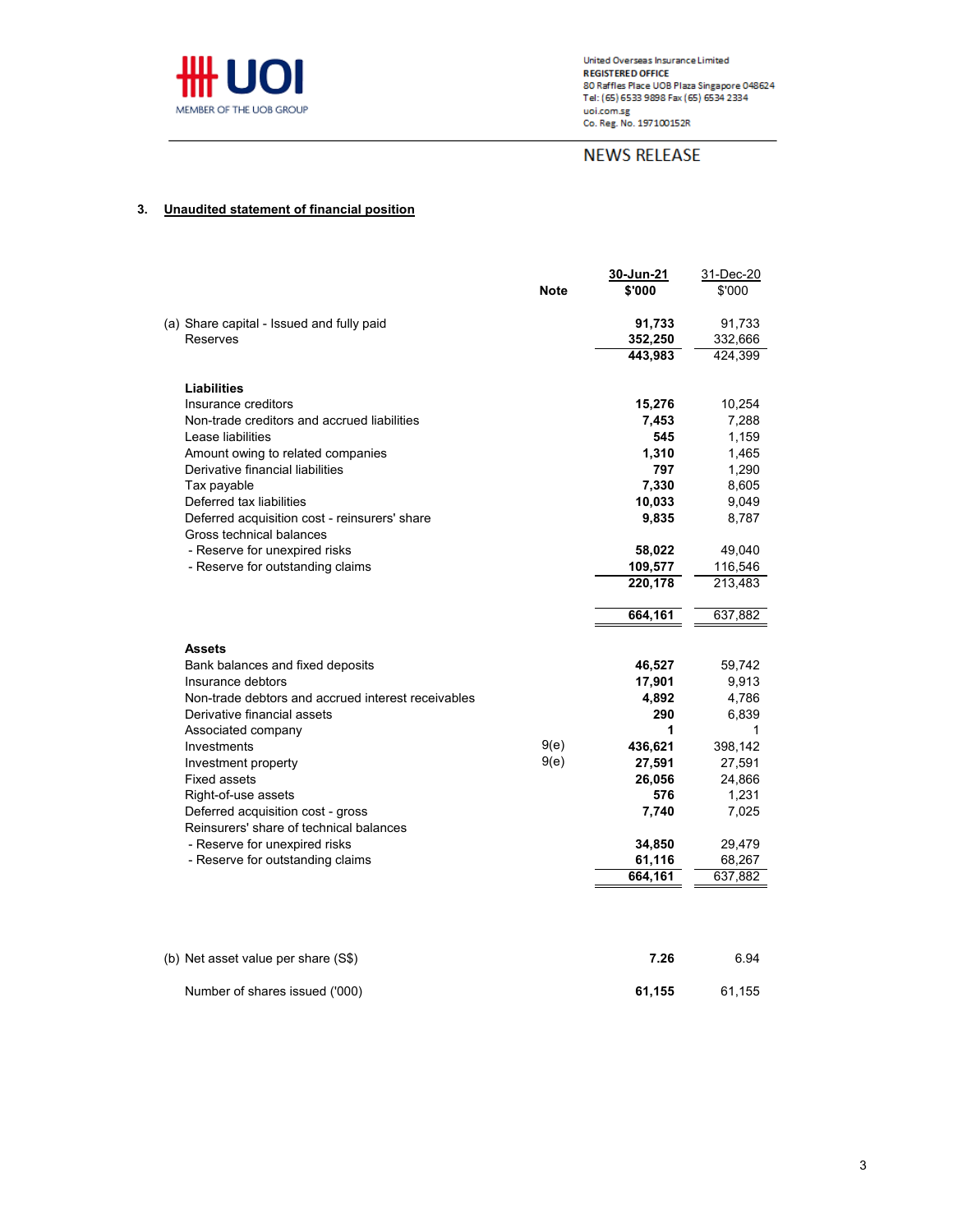

United Overseas Insurance Limited<br>REGISTERED OFFICE<br>80 Raffles Place UOB Plaza Singapore 048624<br>Tel: (65) 6533 9898 Fax (65) 6534 2334 Let (89) 0333 388018.10<br>Loi.com.sg<br>Co. Reg. No. 197100152R

# **NEWS RELEASE**

# **4. Unaudited statement of changes in equity**

|                                                                                            |                            |                              | Revaluation<br>on               |                               |                 |
|--------------------------------------------------------------------------------------------|----------------------------|------------------------------|---------------------------------|-------------------------------|-----------------|
|                                                                                            | Share<br>capital<br>\$'000 | General<br>reserve<br>\$'000 | investment<br>reserve<br>\$'000 | Retained<br>profits<br>\$'000 | Total<br>\$'000 |
| Balance at 1 January 2021                                                                  | 91,733                     | 22,880                       | 43.607                          | 266.179                       | 424.399         |
| Profit net of tax<br>Other comprehensive income for                                        |                            | ٠                            |                                 | 11,592                        | 11,592          |
| first half year ended 30 June, net of tax                                                  |                            |                              | 15,636                          |                               | 15,636          |
| Total comprehensive income for<br>first half year ended 30 June                            |                            |                              | 15,636                          | 11,592                        | 27,228          |
| Transfer of fair value reserves of equity<br>securities at FVOCI upon disposal, net of tax |                            |                              | (9,320)                         | 9,320                         |                 |
| Dividend for Year 2020                                                                     |                            |                              |                                 | (7,644)                       | (7,644)         |
| Balance at 30 June 2021                                                                    | 91,733                     | 22,880                       | 49,923                          | 279,447                       | 443,983         |
| Balance at 1 January 2020                                                                  | 91,733                     | 22,880                       | 47,363                          | 256,296                       | 418,272         |
| Profit net of tax                                                                          |                            | -                            |                                 | 8,562                         | 8,562           |
| Other comprehensive loss for<br>first half year ended 30 June, net of tax                  |                            |                              | (11,546)                        |                               | (11,546)        |
| Total comprehensive (loss)/income for<br>first half year ended 30 June                     |                            |                              | (11, 546)                       | 8,562                         | (2,984)         |
| Transfer of fair value reserves of equity<br>securities at FVOCI upon disposal, net of tax |                            |                              | (458)                           | 458                           |                 |
| Dividend for Year 2019                                                                     |                            |                              |                                 | (9, 479)                      | (9, 479)        |
| Balance at 30 June 2020                                                                    | 91,733                     | 22,880                       | 35,359                          | 255,837                       | 405,809         |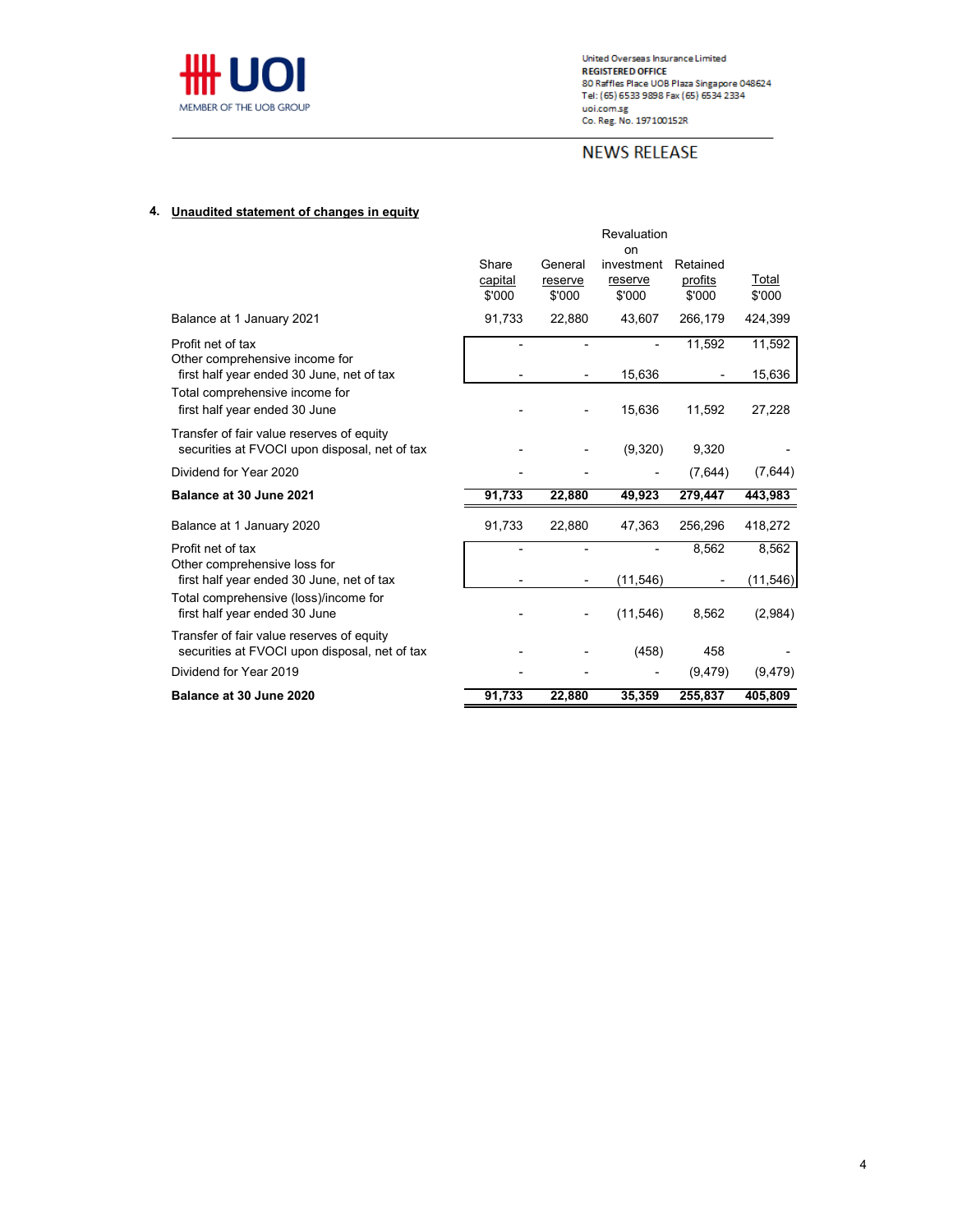

# **NEWS RELEASE**

### **5. Unaudited statement of cash flows**

|                                                                                            | Note | 1st Half<br>2021<br>\$'000 | 1st Half<br>2020<br>\$'000 |
|--------------------------------------------------------------------------------------------|------|----------------------------|----------------------------|
| Cash flows from operating activities                                                       |      |                            |                            |
| Profit before tax                                                                          |      | 13,775                     | 10,133                     |
| Adjustments for:                                                                           |      |                            |                            |
| Movement in net reserve for unexpired risks                                                |      | 3,611                      | 1,338                      |
| Movement in net deferred acquisition costs                                                 |      | 333                        | 351                        |
| Movement in net outstanding claims                                                         |      | 182                        | 790                        |
| Depreciation                                                                               |      | 929                        | 863                        |
| Interest paid                                                                              |      | 9                          | 24                         |
| Net fair value losses/(gains) on forward contracts-unrealised                              |      | 6,056                      | (5,636)                    |
| Net fair value (gains)/losses on mandatorily measured at<br>FVTPL investments - unrealised |      | (349)                      | 199                        |
| Net losses on disposal of FVOCI investments                                                | 9(e) | 652                        | 738                        |
| Amortisation of premium on investments                                                     |      | 481                        | 340                        |
| Net write-back of expected credit loss on debts securities                                 |      |                            |                            |
| at FVOCI                                                                                   |      | (13)                       | (48)                       |
| Gross dividend from investments                                                            |      | (1,970)                    | (898)                      |
| Interest income from investments                                                           |      | (4,075)                    | (4,676)                    |
| Interest on fixed deposits and bank balances                                               |      | (29)                       | (218)                      |
| Exchange gains                                                                             |      | (5, 456)                   | (6,953)                    |
| Operating profit before working capital changes                                            |      | 14,136                     | (3,653)                    |
| Changes in working capital:                                                                |      |                            |                            |
| Trade and other receivables                                                                |      | (8,084)                    | 1,784                      |
| Trade and other payables                                                                   |      | 5,187                      | 16,517                     |
| Amount owing to related companies                                                          |      | (155)                      | 741                        |
| Cash generated from operations                                                             |      | 11,084                     | 15.389                     |
| Tax paid                                                                                   |      | (5, 367)                   | (139)                      |
| Interest paid                                                                              |      | (9)                        | (24)                       |
| Net cash flows from operating activities                                                   |      | 5,708                      | 15,226                     |
| Cash flows from investing activities                                                       |      |                            |                            |
| Proceeds from disposal of investments                                                      | 9(e) | 176,362                    | 122,653                    |
| Purchase of investments                                                                    |      | (191, 618)                 | (116, 969)                 |
| Purchase of investments property                                                           |      |                            | (28, 973)                  |
| Purchase of fixed assets - property                                                        | 9(f) |                            | (24, 582)                  |
| Purchase of fixed assets                                                                   | 9(f) | (1,464)                    | (113)                      |
| Proceeds from long-term fixed deposits                                                     |      | 937                        | 101                        |
| Gross dividend from investments                                                            |      | 1,983                      | 952                        |
| Interest income from investments                                                           |      | 4,050                      | 4,610                      |
| Interest on fixed deposits and bank balances                                               |      | 31                         | 269                        |
| Net cash flows used in investing activities                                                |      | (9,719)                    | (42, 052)                  |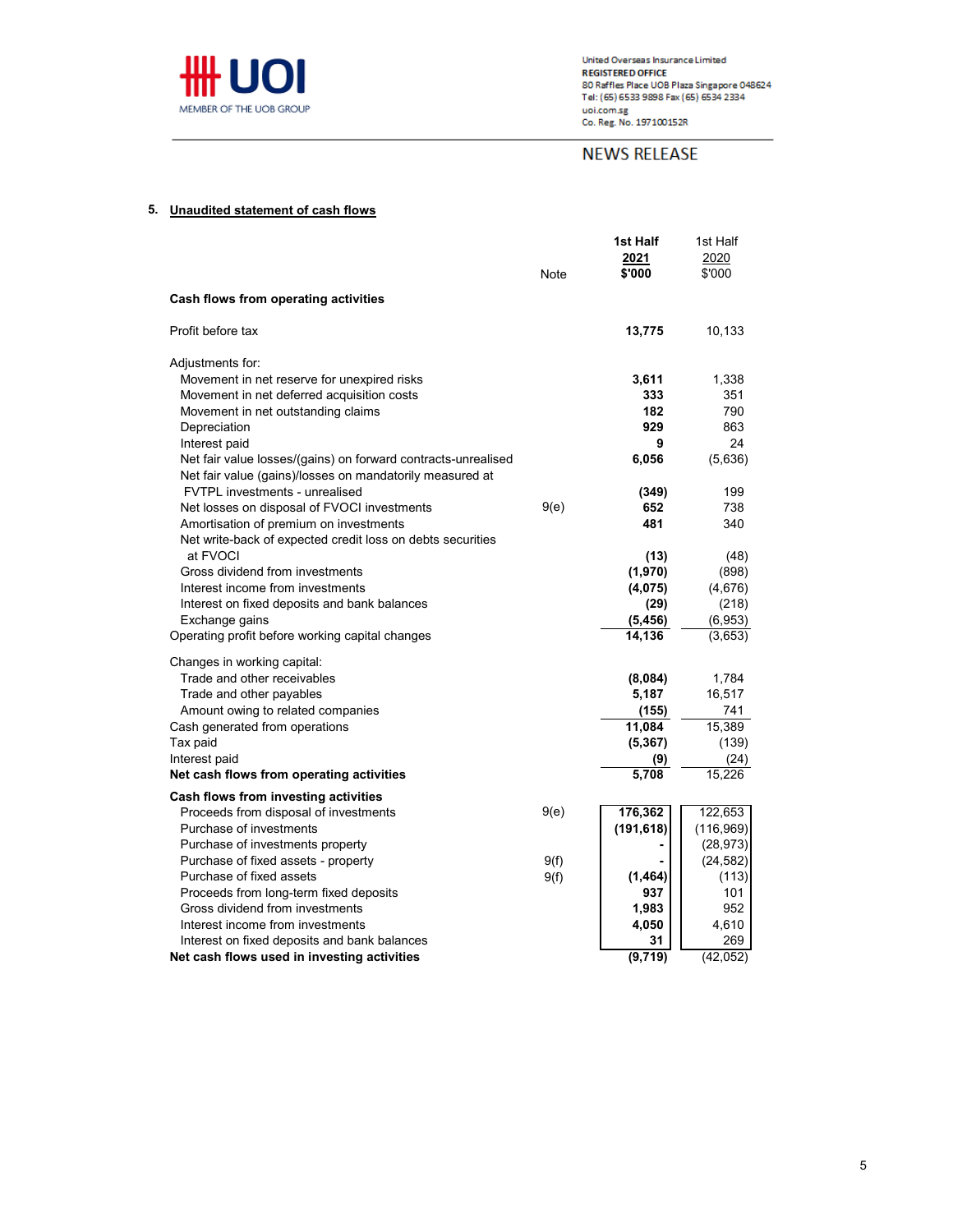

United Overseas Insurance Limited onted Overseas insurance Limited<br>REGISTERE DOFFICE<br>80 Raffles Place UOB Plaza Singapore 048624<br>Tel: (65) 6533 9898 Fax (65) 6534 2334 uoi.com.sg<br>Co. Reg. No. 197100152R

# **NEWS RELEASE**

# **5. Unaudited statement of cash flows (cont'd)**

|                                                  | 1st Half  | 1st Half  |
|--------------------------------------------------|-----------|-----------|
|                                                  | 2021      | 2020      |
|                                                  | \$'000    | \$'000    |
| Cash flows from financing activity               |           |           |
| Leases paid                                      | (623)     | (498)     |
| Dividend paid                                    | (7,644)   | (9,479)   |
| Cash flows used in financing activity            | (8, 267)  | (9, 977)  |
| Net decrease in cash and cash equivalents        | (12, 278) | (36, 803) |
| Cash and cash equivalents at beginning of period | 57,288    | 90.532    |
| Cash and cash equivalents at end of period       | 45.010    | 53.729    |

For the purpose of statement of cash flows, cash and cash equivalents comprise the following :

|                                                           | 1st Half | 1st Half |
|-----------------------------------------------------------|----------|----------|
|                                                           | 2021     | 2020     |
|                                                           | \$'000   | \$'000   |
| Cash and bank balances                                    | 25.964   | 17.166   |
| Fixed deposits placement with maturity less than 3 months | 19.046   | 36,563   |
| Cash and cash equivalents                                 | 45.010   | 53.729   |
| Fixed deposits placement with maturity more than 3 months | 1.517    | 2,332    |
|                                                           | 46.527   | 56.061   |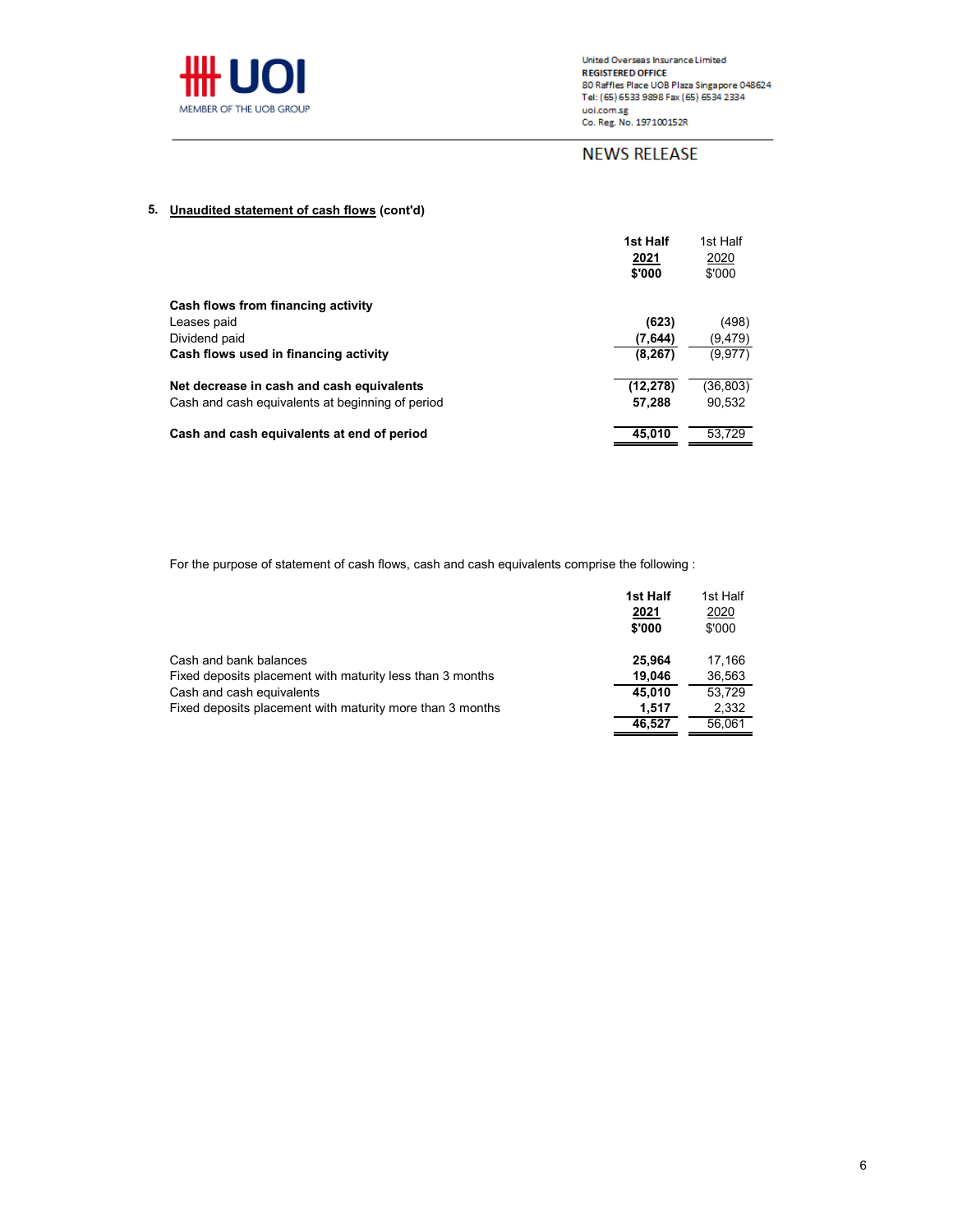

# **NEWS RELEASE**

| 6. | <b>Seament information</b> |  |
|----|----------------------------|--|
|----|----------------------------|--|

|                                                                                 | SIF<br>\$'000 | <u>OIF</u><br>\$'000 | SHF<br>\$'000 | Total<br>\$'000 |
|---------------------------------------------------------------------------------|---------------|----------------------|---------------|-----------------|
| For first half year ended 30 June 2021                                          |               |                      |               |                 |
| Gross premium written                                                           | 38,088        | 19,148               |               | 57,236          |
| Net earned premium                                                              | 13,230        | 6,684                |               | 19,914          |
| Net claims incurred                                                             | (3,585)       | (2,829)              |               | (6, 414)        |
| Net commission                                                                  | 3,018         | (1, 274)             |               | 1,744           |
| Management expenses                                                             | (6, 117)      | (970)                |               | (7,087)         |
| Underwriting profit                                                             | 6,546         | 1,611                |               | 8,157           |
| Gross dividends from investments                                                | 701           | 143                  | 1,126         | 1,970           |
| Interest income from investments                                                | 2,202         | 475                  | 1,398         | 4,075           |
| Interest on fixed deposits and bank balances                                    | 15            | 11                   | 3             | 29              |
| Net fair value losses on financial derivatives                                  | (2, 252)      | (495)                | (1,481)       | (4,228)         |
| Net fair value gains on mandatorily measured at                                 |               |                      |               |                 |
| FVTPL investments - unrealised                                                  | 175           | 174                  |               | 349             |
| Net losses on disposal of FVOCI investments                                     | (333)         | (151)                | (168)         | (652)           |
| Exchange gains                                                                  | 2,857         | 646                  | 1,896         | 5,399           |
| Miscellaneous (expenses)/income<br>Management expenses not charged to insurance | (154)         | (58)                 | 238           | 26              |
| revenue account - net                                                           | (405)         | (91)                 | (854)         | (1,350)         |
| Profit before tax                                                               | 9,352         | 2,265                | 2,158         | 13,775          |
| Tax expense                                                                     | (1,590)       | (226)                | (367)         | (2, 183)        |
| Profit after tax                                                                | 7,762         | 2,039                | 1,791         | 11,592          |
| Segment total assets as at 30 June 2021                                         | 331,790       | 82,974               | 249,397       | 664,161         |
| Segment total liabilities as at 30 June 2021                                    | 160,452       | 47,900               | 11,826        | 220,178         |
| For first half year ended 30 June 2020                                          |               |                      |               |                 |
| Gross premium written                                                           | 39,332        | 17,229               |               | 56,561          |
| Net earned premium                                                              | 13,276        | 6,604                |               | 19,880          |
| Net claims incurred                                                             | (3,902)       | (2,550)              |               | (6, 452)        |
| Net commission                                                                  |               |                      |               |                 |
|                                                                                 | 3,867         | (1, 238)             |               | 2,629           |
| Management expenses                                                             | (6,083)       | (446)                |               | (6, 529)        |
| Underwriting profit                                                             | 7,158         | 2,370                |               | 9,528           |
| Gross dividends from investments                                                | 482           | 106                  | 310           | 898             |
| Interest income from investments                                                | 2,520         | 538                  | 1,618         | 4,676           |
| Interest on fixed deposits and bank balances                                    | 131           | 47                   | 40            | 218             |
| Net fair value losses on financial derivatives                                  | (5, 387)      | (1, 351)             | (3,251)       | (9,989)         |
| Net fair value losses on mandatorily measured at                                |               |                      |               |                 |
| <b>FVTPL</b> investments - unrealised                                           | (100)         | (99)                 |               | (199)           |
| Net losses on disposal of FVOCI investments                                     | (278)         | (114)                | (346)         | (738)           |
| Exchange gains                                                                  | 3,793         | 800                  | 2,418         | 7,011           |
| Miscellaneous (expenses)/income                                                 | (110)         | (29)                 | 379           | 240             |
| Management expenses not charged to insurance<br>revenue account - net           | (400)         | (93)                 | (1,019)       | (1, 512)        |
| Profit before tax                                                               | 7.809         | 2.175                | 149           | 10.133          |
| Tax expense                                                                     | (1,328)       | (218)                | (25)          | (1, 571)        |
| Profit after tax                                                                | 6,481         | 1,957                | 124           | 8,562           |
| Segment total assets as at 30 June 2020                                         | 338,061       | 86,878               | 228,052       | 652,991         |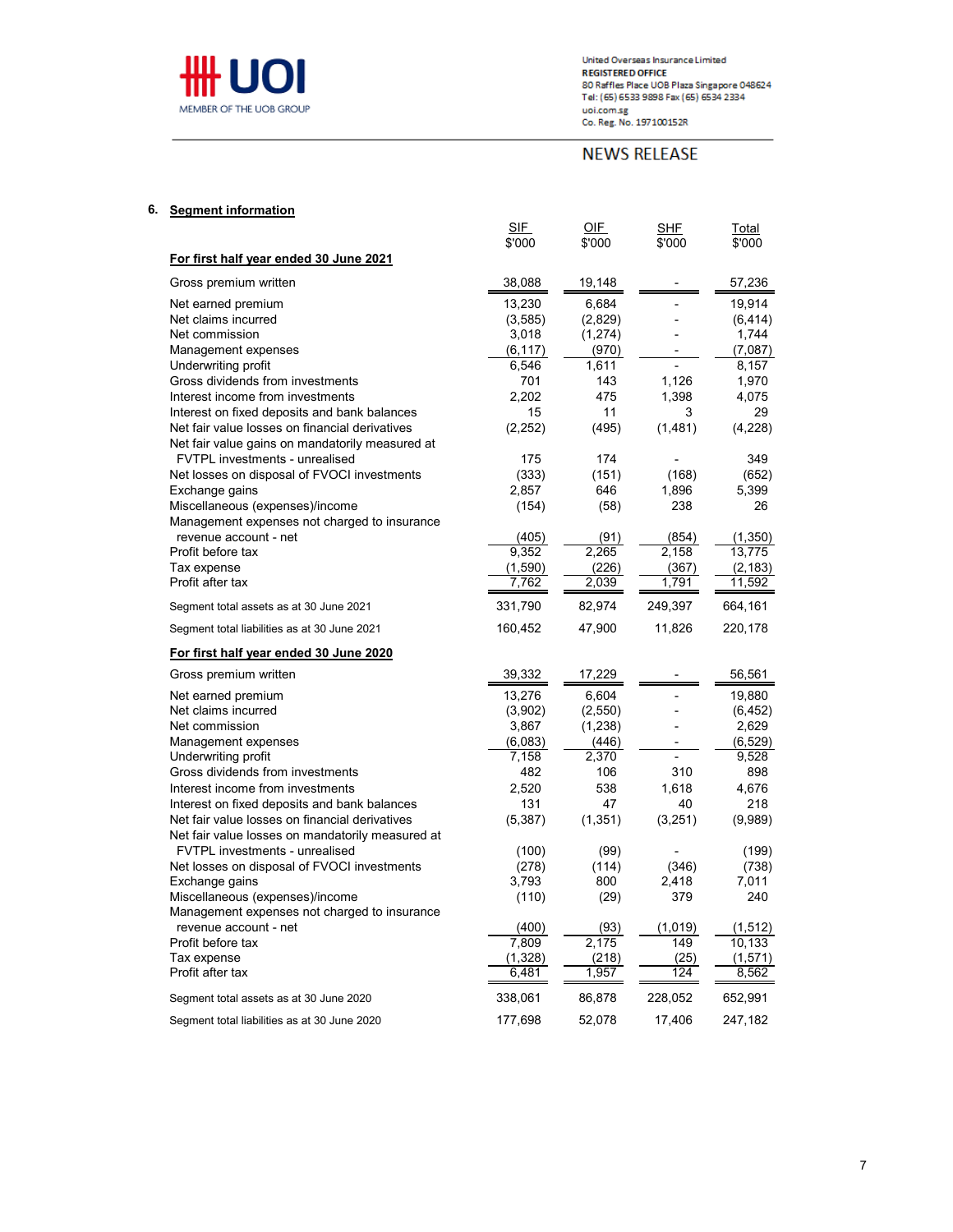

**NEWS RELEASE** 

### **6. Segment information (cont'd)**

The Company is principally engaged in the business of underwriting general insurance. As the company has different operating segments, its businesses are segregated into separate fund accounts in accordance with the requirements of the Singapore Insurance Act (Chapter 142).

As required under the Singapore Insurance Act, the Company has established and maintained a Singapore Insurance Fund (SIF) for insurance business relating to Singapore policies and an Offshore Insurance Fund (OIF) for insurance business relating to offshore policies. Shareholders' Fund (SHF) relates to the Company's investment activities of its non-insurance funds.

The segment information has been prepared in accordance with the Company's accounting policy and Singapore Financial Reporting Standards (International) (SFRS(I)).

### **Geographical information**

Geographical information of the Company's revenue derived from external customers based on location of insurance risks and non-current assets are as follows:

|               | Gross premium |          |                          |          |
|---------------|---------------|----------|--------------------------|----------|
|               | written for   |          | Non-current assets as at |          |
|               | 1st Half      | 1st Half | 1st Half                 | 1st Half |
|               | 2021          | 2020     | 2021                     | 2020     |
|               | \$'000        | \$'000   | \$'000                   | \$'000   |
| Singapore     | 40,216        | 41,057   | 26,632                   | 27,213   |
| Asean         | 12,746        | 12,067   | ۰                        |          |
| <b>Others</b> | 4,274         | 3,437    | ۰                        |          |
|               | 57,236        | 56,561   | 26,632                   | 27,213   |

The Company's non-current assets presented above consist of fixed assets (including property for its own occupancy) and right-of-use assets.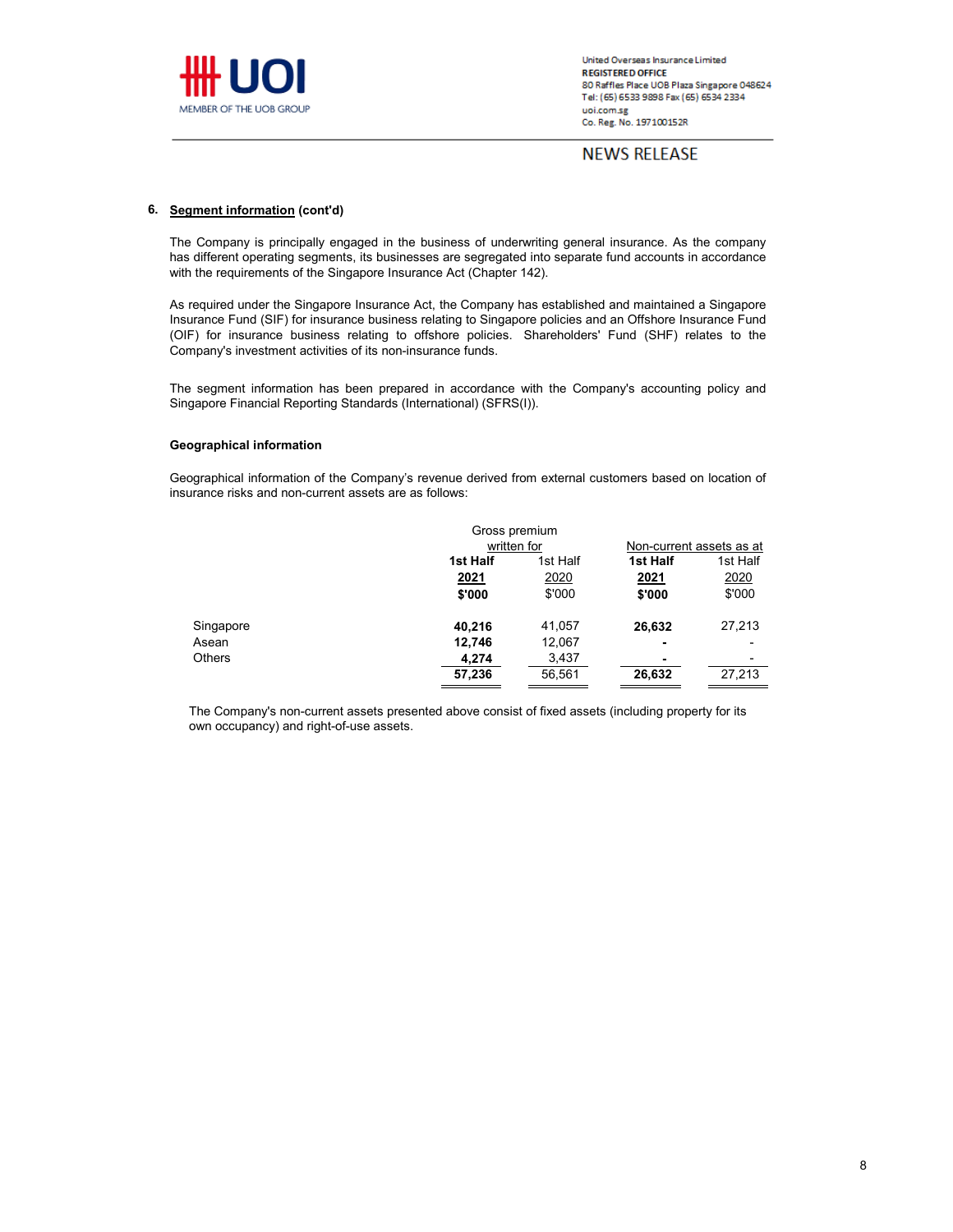

# **NEWS RELEASE**

### **7. Review of performance**

**Highlights and Performance Indicators** 

| Selected Financial Items                         | 1st Half<br>2021<br>\$'000 | 1st Half<br>2020<br>\$'000 | Incr/<br>(Decr)<br>$\%$ |
|--------------------------------------------------|----------------------------|----------------------------|-------------------------|
| Gross premium written                            | 57,236                     | 56,561                     | $+1.2$                  |
| Net earned premium                               | 19,914                     | 19,880                     | $+0.2$                  |
| Net claims incurred                              | (6, 414)                   | (6, 452)                   | $-0.6$                  |
| Net commission                                   | 1,744                      | 2,629                      | $-33.7$                 |
| Management expenses                              | (7,087)                    | (6, 529)                   | $+8.5$                  |
| Underwriting profit                              | 8,157                      | 9,528                      | $-14.4$                 |
| Non-underwriting income                          | 5,618                      | 605                        | $+828.6$                |
| Profit before tax                                | 13,775                     | 10,133                     | $+35.9$                 |
| Profit after tax                                 | 11,592                     | 8,562                      | $+35.4$                 |
| Other comprehensive<br>income/(loss), net of tax | 15,636                     | (11, 546)                  | $+235.4$                |
| Total comprehensive income/(loss)                | 27,228                     | (2,984)                    | <b>NM</b>               |
| Net asset value per share (\$)                   | 7.26                       | 6.64                       | $+9.3$                  |

Note : NM = Not Meaningful

| <b>Financial Ratios</b>                  | 1st Half<br>2021<br>% | 1st Half<br>2020<br>$\frac{0}{0}$ | Incr/<br>(Decr)<br>% - point |
|------------------------------------------|-----------------------|-----------------------------------|------------------------------|
| Net incurred loss ratio <sup>(1)</sup>   | 32.2                  | 32.5                              | $-0.3$                       |
| Net commission ratio <sup>(2)</sup>      | (8.8)                 | (13.2)                            | $+4.4$                       |
| Management expenses ratio <sup>(3)</sup> | 35.6                  | 32.8                              | $+2.8$                       |
| Underwriting profit ratio <sup>(4)</sup> | 41.0                  | 47.9                              | $-6.9$                       |

Note :

- (1) Net incurred loss ratio is computed by dividing net claims incurred by net earned premium.
- (2) Net commission ratio is computed by dividing net commission by net earned premium. When this ratio is in negative, net commission is an income to the Company.
- (3) Management expenses ratio is computed by dividing management expenses for insurance operations by net earned premium.
- (4) Underwriting profit ratio is computed by dividing net underwriting profit by net earned premium.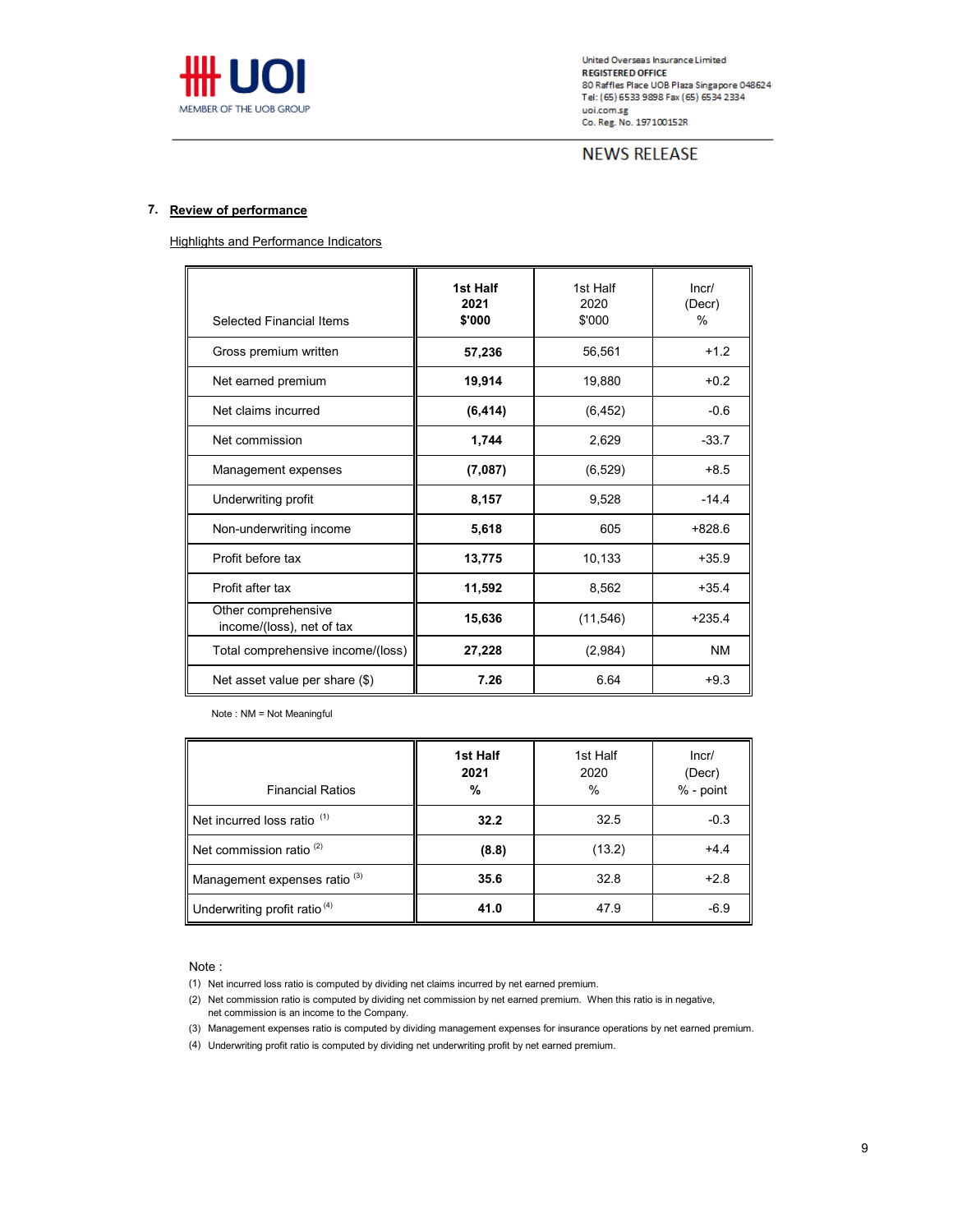

**NEWS RELEASE** 

### **7. Review of performance (cont'd)**

Highlights and Performance Indicators (cont'd)

#### 1st Half 2021 ("1H2021") versus 1st Half 2020 ("1H2020")

Gross premium increased by \$0.7 million or 1.2% to \$57.2 million. The increase was mainly in all classes of insurance except for other accident and marine. Net earned premium increased by \$34,000 or 0.2% to \$19.9 million and net claims incurred decreased by \$38,000 or 0.6%. Net commission income decreased by \$0.9 million due to lower profit commission recoverable from reinsurers in the current period. Management expenses increased by 8.5% to \$7.1 million due to smaller amount of funds received from the government's Jobs Support Scheme in 1H2021 as compared to 1H2020 and expenses and depreciation related to the recently acquired property. Consequently, underwriting profit decreased by 14.4% to \$8.2 million and underwriting profit ratio decreased by 6.9 percentage point to 41.0%.

Non-underwriting income rose to \$5.6 million as compared to \$0.6 million in the corresponding period last year. The increase was due mainly to exchange gains and higher dividend income received in 1H2021.

Consequently, overall net profit before tax increased by 35.9% to \$13.8 million.

Other comprehensive income, net of tax, which affects the balance sheet and not the profit before tax had recorded an unrealised gain of \$15.6 million instead of an unrealised loss of \$11.5 million in the corresponding period last year. This was due mainly to the rebound of global financial markets and healthy returns from the equity markets offset by some losses in the fixed income markets.

Overall, total comprehensive income increased by \$30.2 million when compared to the corresponding period last year due mainly to reasons as mentioned earlier.

#### **8. Prospects for the next reporting period and the next 12 months**

In view of the heightened uncertainties in the economic environment characterised by downside risks arising from the COVID-19 pandemic, premium growth will still be challenging. Claims experience will continue to be under pressure given the prevailing adverse business conditions and severe weather conditions brought about by climate change. Underwriting profit is expected to remain at a satisfactory level due to the Company's judicious underwriting prudence, new cross-selling initiatives with the parent bank and business development efforts with insurance intermediaries.

In the midst of global uncertainties, the Company's investment strategies remain focused on achieving a reasonable return while actively managing the risks and volatility associated with its investment portfolio.

### **9. Notes to the Condensed Interim Financial Statements**

#### **(a) Review**

The unaudited statement of financial position of United Overseas Insurance Limited as at 30 June 2021 and the related unaudited income statement, unaudited statement of comprehensive income, unaudited statement of changes in equity and unaudited statement of cash flows for the six-month period then ended and certain explanatory notes have not been audited or reviewed.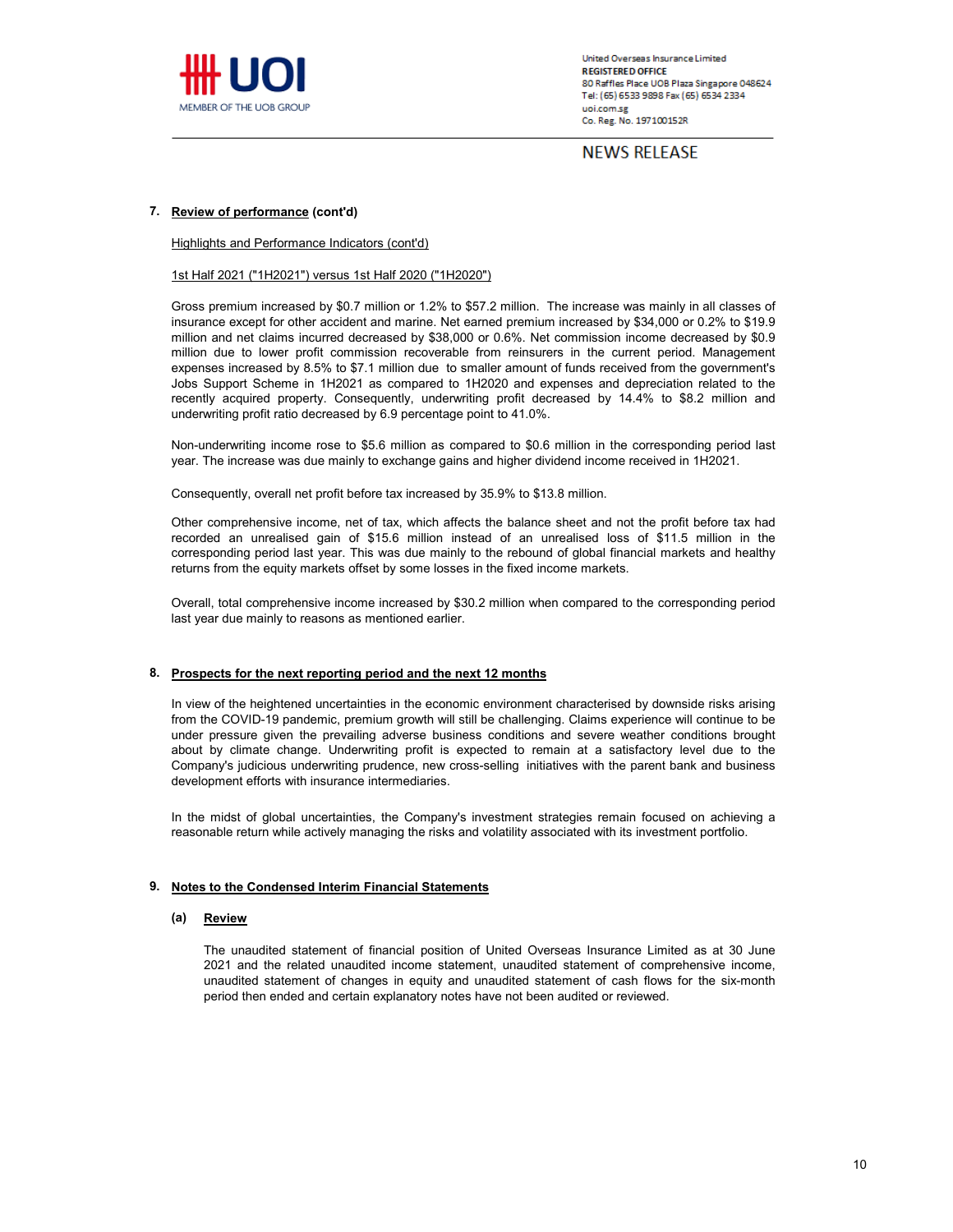

**NEWS RELEASE** 

## **9. Notes to the Condensed Interim Financial Statements (cont'd)**

#### **(b) Corporate Information**

United Overseas Insurance Limited (the Company) is a limited liability company domiciled and incorporated in Singapore and is listed on the Singapore Exchange Securities Trading Limited (SGX-ST). These interim financial statements as at and for the first half year ended 30 June 2021 are for the Company. The principal activities of the Company is the underwriting of general insurance business.

#### **(c) Basis of Preparation**

The condensed interim financial statements for the first half year ended 30 June 2021 have been prepared in accordance with SFRS(I) 1-34 Interim Financial Reporting issued by the Accounting Standards Council Singapore. The condensed interim financial statements do not include all the information required for a complete set of financial statements. However, selected explanatory notes are included to explain events and transactions that are significant to an understanding of the changes in the Company's financial position and performance of the Company since the last annual financial statements for the year ended 31 December 2020.

The accounting policies adopted are consistent with those of the previous financial year which were prepared in accordance with SFRS(I)s, except for the adoption of new and amended standards as set out in Note 9(c)(i).

The condensed interim financial statements are presented in Singapore dollar which is the Company's functional currency.

#### **(i) New and amended standards adopted by the Company**

A number of amendments to standards have become applicable for the current reporting period. The Company did not have to change its accounting policies or make retrospective adjustments as a result of adopting those standards.

#### **(ii) Use of judgements and estimates**

In preparing the condensed interim financial statements, management has made judgements, estimates and assumptions that affect the application of accounting policies and the reported amounts of assets and liabilities, income and expense.

The significant judgements made by management in applying the Company's accounting policies and the key sources of estimation uncertainty were the same as those that applied to the financial statements as at and for the year ended 31 December 2020.

Estimates and underlying assumptions are reviewed on an ongoing basis. Revisions to accounting estimates are recognised in the period in which the estimates are revised and in any future periods affected.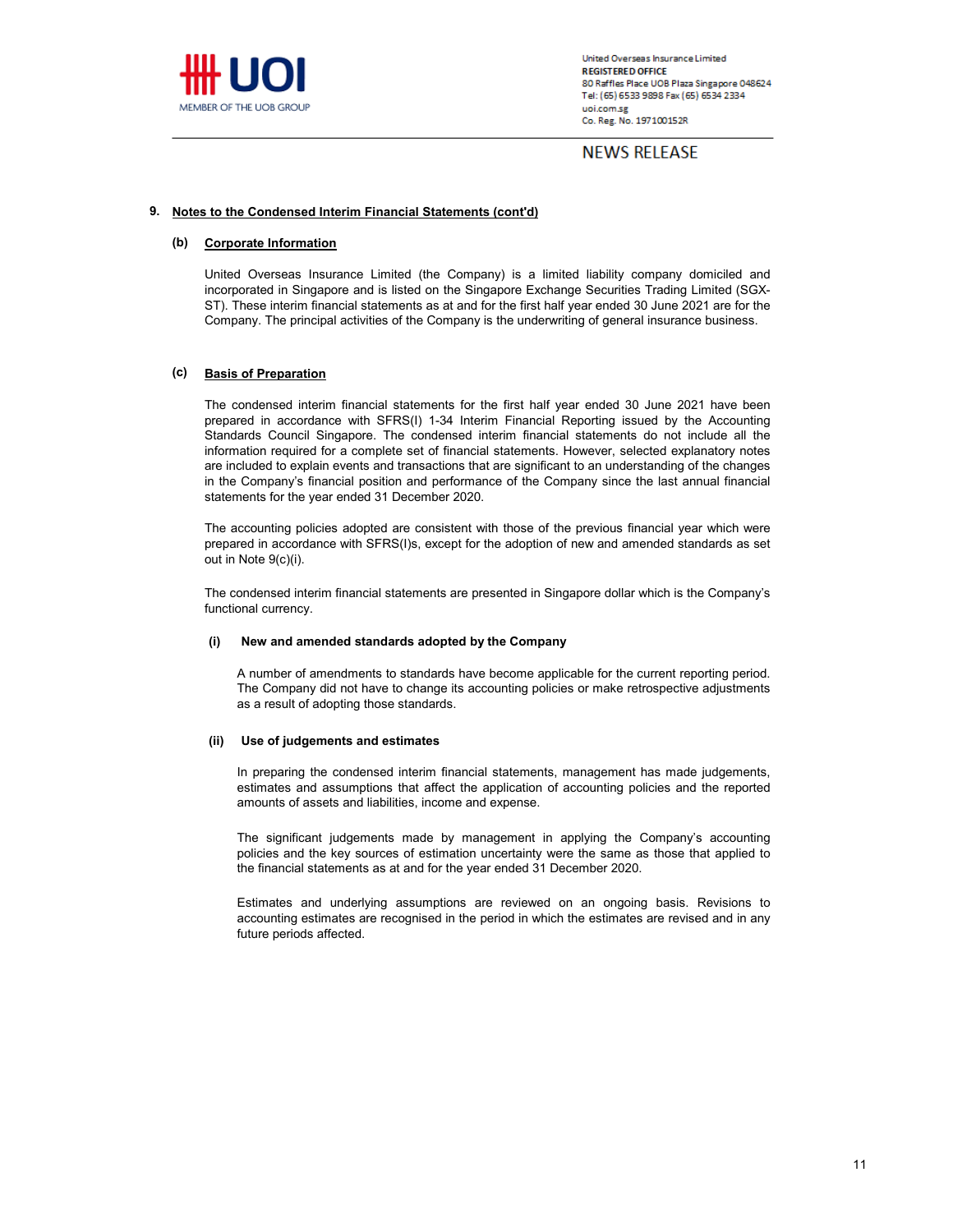

**NEWS RELEASE** 

## **9. Notes to the Condensed Interim Financial Statements (cont'd)**

#### **(c) Basis of Preparation (cont'd)**

#### **(ii) Use of judgements and estimates (cont'd)**

In applying Company's accounting policies, management has made the following judgements, apart from those involving estimations, which have the most significant effect on the amounts recognised in the condensed interim financial statements.

#### **Insurance Risks**

The claims reserve estimation process involves estimation of case reserves, additional reserves for claims incurred but not reported and expected future movements in the estimated ultimate liabilities associated with outstanding reported claims incurred but not enough reported. They are periodically reviewed together with certifying actuary's yearly assessment.

The best estimates for premium liabilities have been determined such that the total liability reserve would be adequate to pay for future claims and expenses in servicing the unexpired policies as of the valuation date.

The principal assumption underlying the actuarial estimate of the claim liabilities is that the past claims development experience of the Company is indicative of likely future claims development, both in terms of expected amounts and variability around those expected amounts. In estimating the required claims reserve, the actuary also considers business strategy, trends in claims frequency and severity, rate of settlement, and the impact of changes in the underwriting and claims handling policies of the Company.

#### Impairment Losses on Financial Assets

The measurement of impairment losses under SFRS(I) 9 across relevant financial assets requires judgement, in particular for the estimation of the amount and timing of future cash flows when determining impairment losses and the assessment of a significant increase in credit risk. These estimates are driven by the outcome of modelled ECL scenarios and the relevant input used.

#### Revaluation of owner-occupied and investment property

The Company carries its investment property at fair value, with changes in fair value being recognised in profit or loss. In addition, it measures the owner-occupied property at fair value less accumulated depreciation and impairment allowance.

The Company engaged real estate valuation experts to assess fair value as at 31 December 2020. The fair value of the owner-occupied and investment property are determined by independent real estate valuation experts using the market comparable.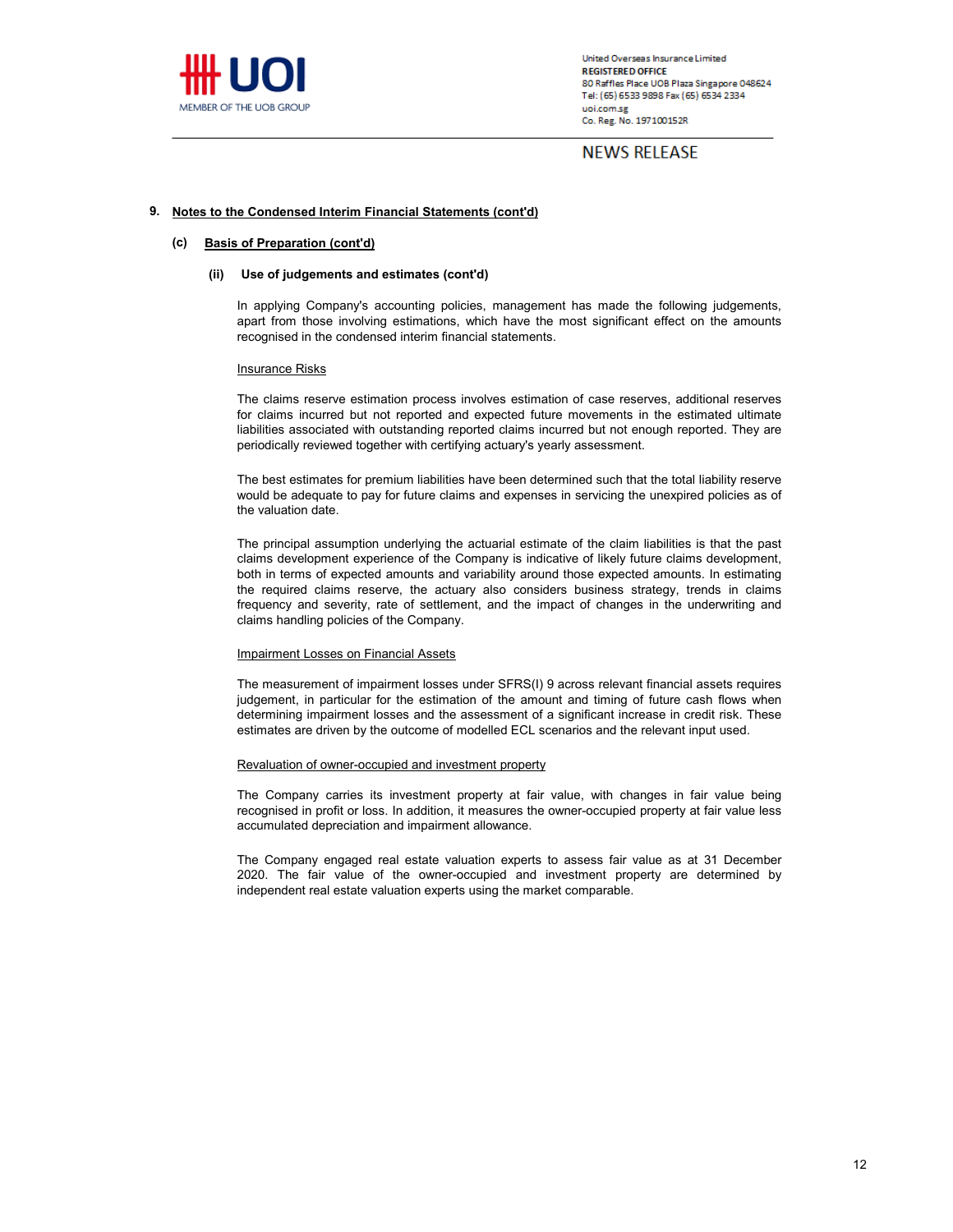

# **NEWS RELEASE**

## **9. Notes to the Condensed Interim Financial Statements (cont'd)**

#### **(d) Taxation**

The Company calculates the period income tax expense using the tax rate that would be applicable to the period concerned. The major components of income tax expense in the condensed interim income statement are:

|                                                           | 1st Half | 1st Half |
|-----------------------------------------------------------|----------|----------|
|                                                           | 2021     | 2020     |
|                                                           | \$'000   | \$'000   |
| Current income tax expense<br>Deferred income tax expense | 2.183    | 1.571    |
|                                                           |          | -        |
|                                                           | 2.183    | 1.571    |
|                                                           |          |          |

#### **(e) Investments**

Financial instruments as at 30 June 2021

|                     | 1st Half | <b>Full Year</b> |  |
|---------------------|----------|------------------|--|
|                     | 2021     | 2020             |  |
|                     | \$'000   | \$'000           |  |
| Unit trusts         | 5.678    | 5.329            |  |
| Debt securities     | 272.834  | 262.867          |  |
| Equity securities   | 158,109  | 129.946          |  |
| Investment property | 27.591   | 27.591           |  |
|                     | 464.212  | 425,733          |  |

During the interim period, the Company disposed certain investments for cash and realised the capital appreciation. These investments had a fair value \$176,362,000 (30 June 2020: \$122,653,000) at the date of disposal.

The net gain on disposal of the above investments was \$10,577,000 (30 June 2020: loss on disposal of \$185,000).

#### **(i) Fair value measurement**

The Company categorises fair value measurements using a fair value hierarchy that is dependent on the valuation inputs used as follows:

(a) Level 1 – Quoted prices (unadjusted) in active markets for identical assets or liabilities that the Company can access at the measurement date;

(b) Level 2 – Input other than quoted prices included within Level 1 that are observable for the asset or liability, either directly or indirectly; and

(c) Level 3 – Unobservable inputs for the asset or liability.

Fair value measurements that use inputs of different hierarchy levels are categorised in its entirety in the same level of the fair value hierarchy as the lowest level input that is significant to the entire measurement.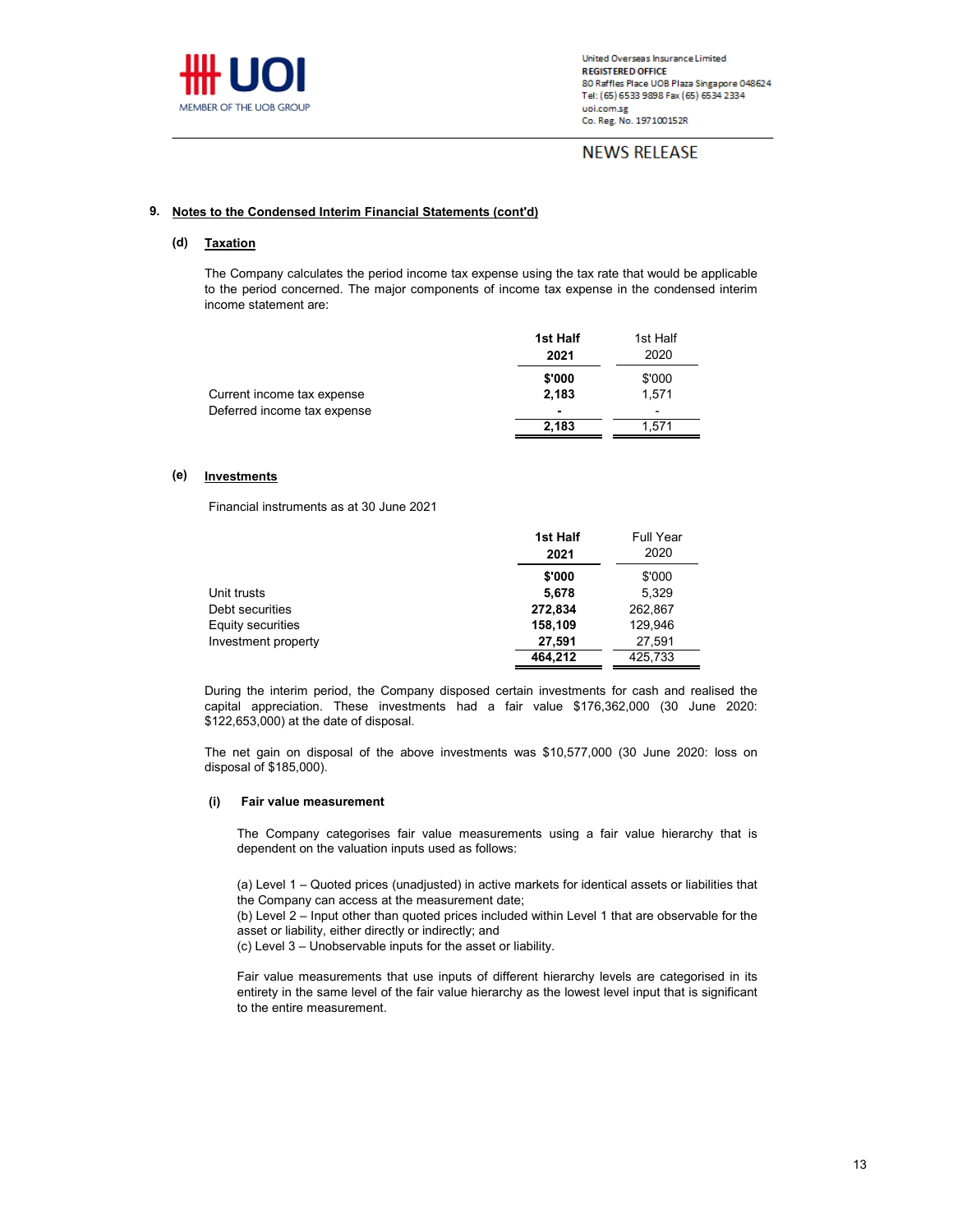

# **NEWS RELEASE**

# **9. Notes to the Condensed Interim Financial Statements (cont'd)**

#### **(e) Investments (cont'd)**

#### **(i) Fair value measurement (cont'd)**

The following table presented the investments measured at fair value:

|                                                            | Level 1<br>(\$'000) | Level <sub>2</sub><br>(\$'000) | Level 3<br>(\$'000) | Total<br>(\$'000)  |
|------------------------------------------------------------|---------------------|--------------------------------|---------------------|--------------------|
| 30 June 2021                                               |                     |                                |                     |                    |
| Mandatorily measured at FVTPL<br>- Unit trusts<br>At FVOCI | 5,678               |                                |                     | 5,678              |
| - Debt securities<br>- Equity securities                   | 272,834<br>158,109  |                                |                     | 272,834<br>158,109 |
| Investment property                                        | 436,621             |                                | 27,591<br>27,591    | 27,591<br>464,212  |
| 31 December 2020                                           |                     |                                |                     |                    |
| Mandatorily measured at FVTPL<br>- Unit trusts<br>At FVOCI | 5,329               |                                |                     | 5,329              |
| - Debt securities<br>- Equity securities                   | 262,867<br>129,946  |                                |                     | 262,867<br>129,946 |
| Investment property                                        | 398,142             |                                | 27,591<br>27,591    | 27,591<br>425,733  |

#### **(f) Property, plant and equipment**

During the first half year ended 30 June 2021, the Company acquired assets amounting to \$1,464,000 (31 December 2020: \$25,287,000) and disposed of assets amounting to \$129,000 (31 December 2020: nil).

#### **(g) Subsequent events**

There are no known subsequent events which have led to adjustments to this set of condensed interim financial statements.

## **10. Dividend**

The Directors are pleased to declare an interim dividend of 8.5 cents (2020 : 8.5 cents) per share (one-tier tax-exempt) in respect of the current financial year. The total interim dividend would amount to \$5.2 million. The dividend will be paid on 23 August 2021.